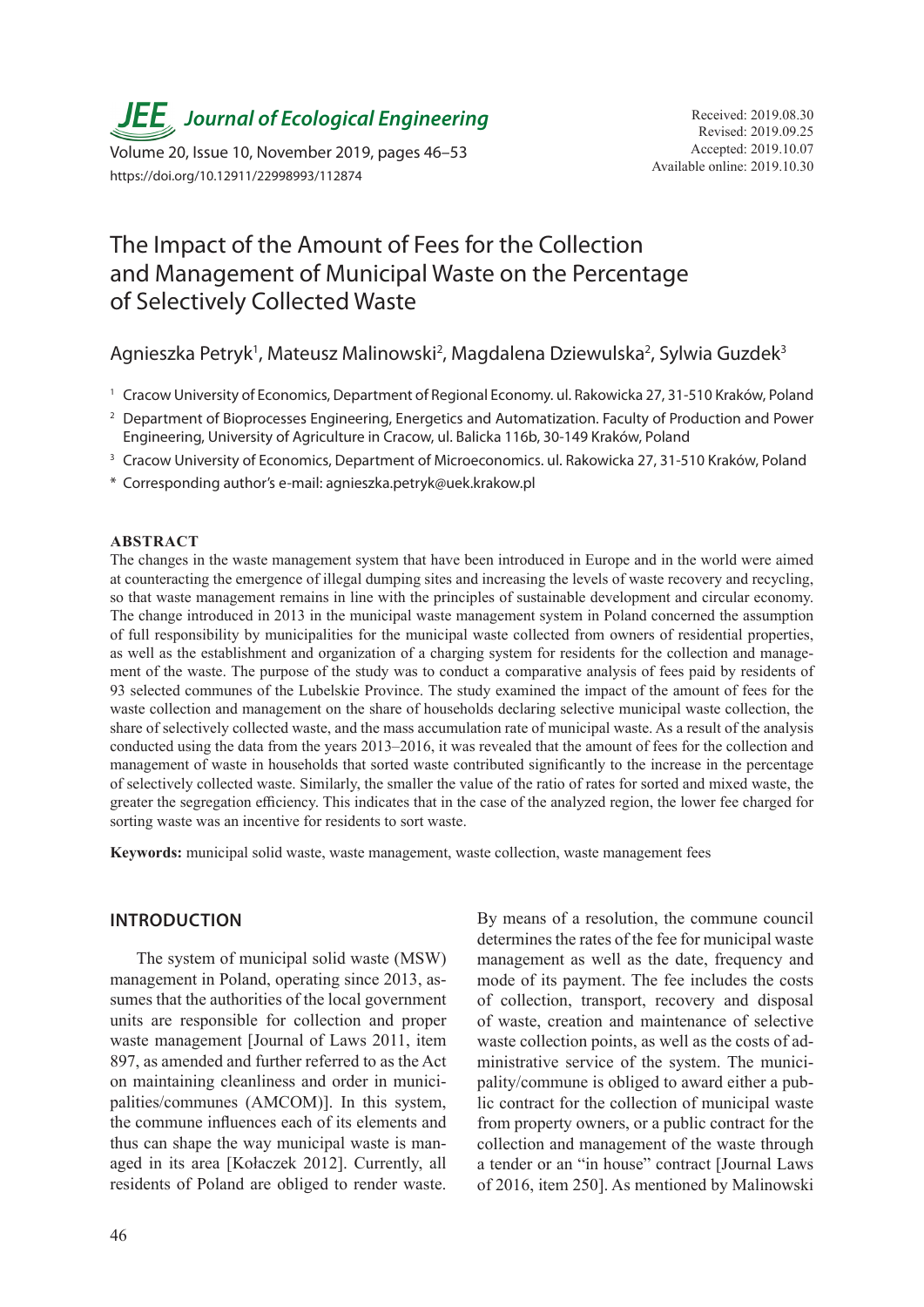[2014], the lowest price offered for the service is usually the main criterion for selecting a task contractor in the tender procedures conducted by communes. This approach caused that the environmental aspect of the Act took secondary priority to economic aspects. Steinhoff-Wrześniewska [2015] notes that at the time of system changes, communes did not hold credible data so as to establish a reliable waste management plan. If the planned financial means obtained for waste management are insufficient, the commune is obliged to add money from its budget and increase fees. The surplus funds gained from waste management can be allocated by the commune solely to the functioning of the system, e.g. creation of selective collection points, educational campaigns, etc. [Journal of Laws of 2016, item 250].

Currently, the fees depend on the characteristics of households where waste is generated. However, Dijkgraaf and Gradus [2009], Sakai et al. [2008] and van Beukering et al. [2009] showed the benefit of using fees based on the weight of waste. These benefits have a financial, social and educational dimension. More and more municipalities in Europe are implementing a "unit based pricing" system. Unfortunately, there are still cases of illegal dumping sites in such municipalities/ communes. In Poland, the fees for waste were made independent of the mass of the waste generated. Thus, the principle of charging equal and relatively low fees was adopted. In this way, the government wanted to motivate property owners to dispose of all generated waste for management, and not to illegal landfills.

As indicated above, the obligation to determine the amount of fees alone for the collection and transport of municipal waste lies with the municipality/commune, which is a difficult task due to the fact that the local community largely does not accept the need to incur the fees for the recovery of municipal waste, and at the same time, this rate should balance the revenues from the fees paid by individual and collective producers with the costs of the recovery system operation [Goleń 2014]. The general principles of calculating the fee are set out in the Act on maintaining cleanliness and order in municipalities Civil Code in Article 6i. They vary depending on the type of real estates:

- inhabited real estates for each month in which a resident lives in a given estate,
- uninhabited real estates  $-$  for each month in which municipal waste was generated in the estate.

The provisions of AMCOM give the commune the opportunity to choose one of the methods of calculating the fees. The fees are also differentiated depending on whether the waste is collected selectively or not. There are the following options for the inhabited estate:

- 1. the product of the rate set by the commune council and the number of persons living in the estate,
- 2. the product of the amount of water consumed by a given estate and the rate of the fee determined by the commune council,
- 3. the product of the floor area of the housing unit and the rate of the fee set by the commune council,
- 4. the rate from the household set by the commune council.

The methods for determining the amount of fees (flat rate, or quantity-based charge) in Poland are described in detail in the papers of: Terek and Piotrowska [2013], Kiepas-Kokot et al. [2015] and Malinowski et al. [2019].

The flat rate has become popular in many developed and developing countries because of easy handling and constant revenue generation [Töpfer, 2005]. However, some developing countries are facing a problem of fees which do not cover the cost of waste management sufficiently. The quantity-based charge method is also known as the "unit pricing" or "pay as you throw" [Chang et al., 2008]. This method is popular in many countries i.e. in Denmark, Finland, Sweden, the Netherlands [Dijkgraaf, Gradus, 2009; van Beukering et al., 2009], and Belgium [Gellynck and Verhelst, 2007] due to its ability to give a clear price signal; hence, encouraging households to reduce their waste. Moreover, Dahlén and Lagerkvist [2010] claim that the changes in the fee rate or in the method of its setting, often resulting in an increase in the fee rate, lead to a reduction of the municipal waste generated and to an increase in the share of waste directed to the composting or recycling processes. Boas Berg et al. [2017, 2018] and Lichovníková [2015] presented the issue using the examples of individual communes in the Czech Republic.

In Poland, there are no analyses that could indicate the impact of fee rates on the amount of waste collected in a selective manner. A few authors conducted the analyses of the amount of fees. Malinski et al. [2019] report that in the Silesian region, the average fee charged to the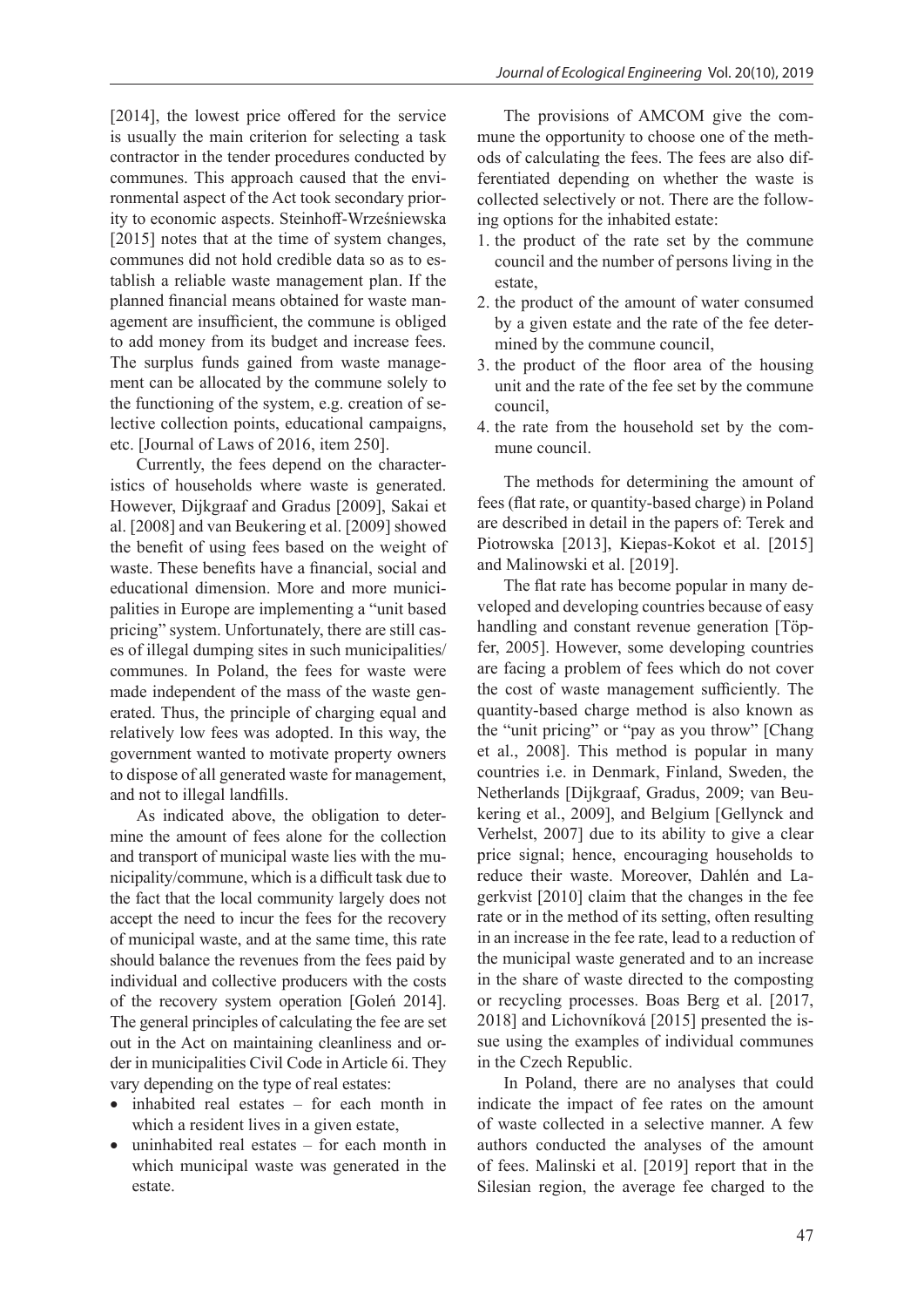residents of the analyzed communes in the years 2013–2016 for the collection and management of mixed waste in the analyzed area amounted to PLN 14.1, whereas when the residents decided to collect waste also in a selective manner, the rate was halved and amounted to PLN 7.3. During the period in question, the waste collection fee in most communes increased by 34%. Kiepas-Kokot et al. [2015] average fee for waste management regions of the West Pomerania Province calculated for mixed waste management was between 13.24 and 18.52 PLN/person/month, for waste collected selectively between 8.67 and 12.35 PLN/person/month. Terek and Piotrowska [2013] calculated that the fee for collecting municipal waste from the people who sorted waste was in the range of PLN 2.5–15 per person. The average fee was PLN 8.5 per person. However, when the waste was not collected selectively, the fee increased by an average of 40% and was in the range of PLN 7–25 per person.

The article presents an analysis of the amount of fees for waste collection and management in selected communes of the Lubelskie Province, incurred by residents in the years 2013–2016. A comparative analysis of communes among themselves in terms of the changes in the fee rates was conducted, and the impacts of the amount of fees paid on the mass and accumulation of collected waste (mixed and sorted), as well as the share of waste collected in a selective manner (effectiveness of selective waste collection) were determined.

#### **MATERIAL AND METHODOLOGY OF RESEARCH**

The research area included: Lubelski and Puławy subregions, which are located in the Western part of the Lubelskie Province and border with the following provinces: Mazowieckie, Świętokrzyskie and Podkarpackie. The administrative division of the research area includes 10 land poviats, 1 town poviat, 93 communes, including 8 urban communes, 13 urban-rural communes and 72 rural communes (Figure 1). The analyzed area covers 9854.1 km<sup>2</sup> and the population exceeds 1.2 million.

The economy of the region is based on agriculture. The province is the national leader in the harvest of fruit from shrubs and berry plantations (48% of national harvest in 2013) [CSO], the production of edible legumes, cereals, sugar beet and potatoes is also significant. The spa treatment and production of mineral waters (Nałęczowianka and Cisowianka) developed owing to the natural mineral water resources.

In 2017 and 2018, 93 Municipal Offices from this region were requested to share the information necessary to prepare the characteristics of waste management fees. All surveyed communes responded. The data for the analysis were also obtained from online Public Information Bulletins of municipal/commune offices and by means of direct contact with the employees of departments dealing with municipal waste management in the analyzed municipalities/communes. The data obtained concerned the amounts of fees charged for waste collection and management for the years  $2013-2016$ : the rate (per person, m<sup>2</sup>, water, etc. depending on the adopted criterion) depending on the collection of waste that is with segregation (selective collection) and without segregation (only mixed waste), the number of inhabitants of the commune in the years 2013–2016, the number of declarations submitted, broken down into households declaring waste segregation and its absence, weight of collected waste in the years 2013–2016 broken down into its type (or copies of annual reports submitted by municipalities to the province marshal). The attained data, submitted in the form of scans of reports submitted by the enterprises servicing municipalities/communes in the scope of municipal waste collection, were added and verified with the information made



**Figure 1**. Research area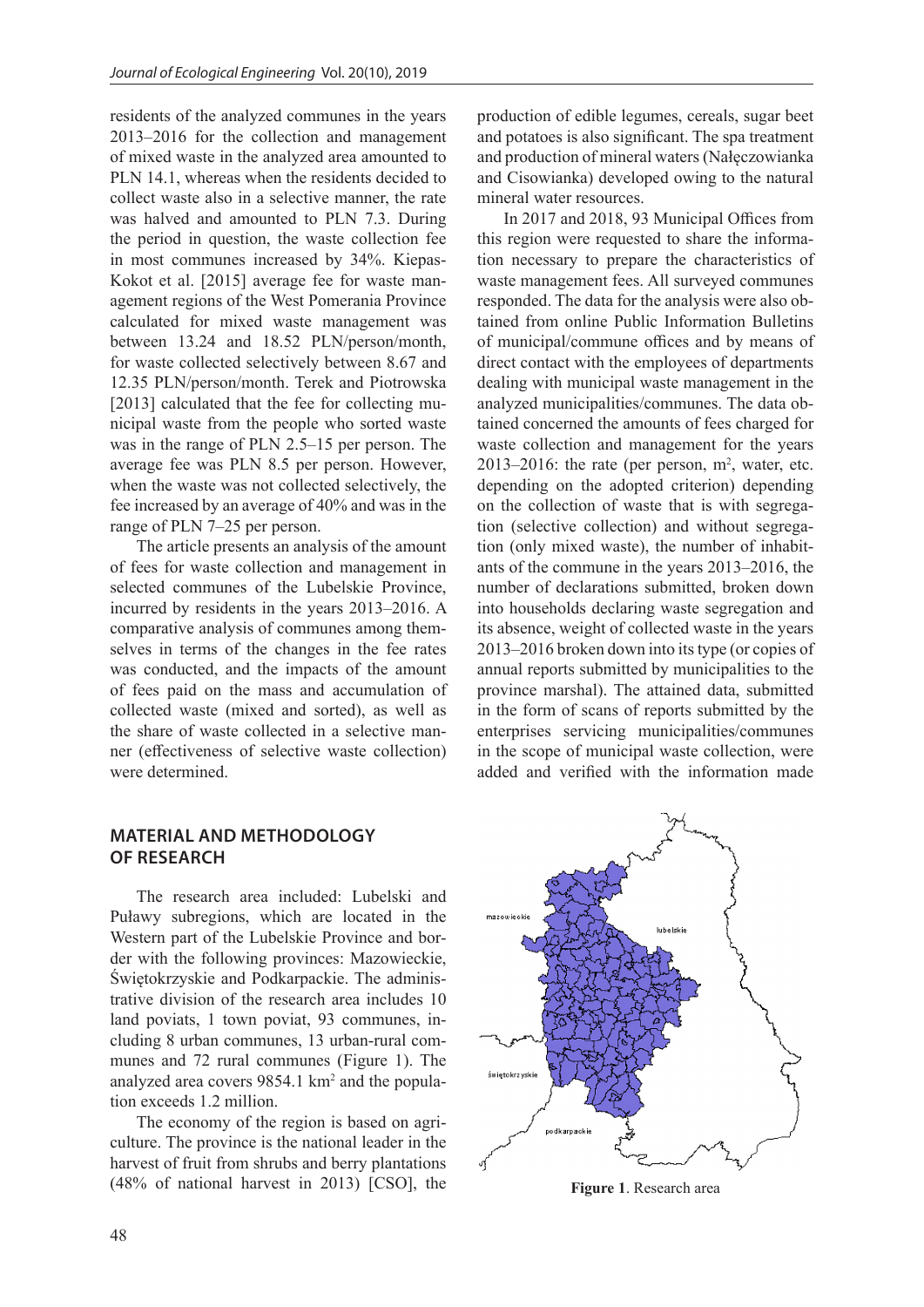available by the Marshal's Office of the Lublin Province. Using the data compiled in a spreadsheet for each of the municipalities, the following indicators were calculated based on the formulas presented by Malinowski et al. [2019]:

• calculation of the mean index of municipal solid waste accumulation:

$$
W_m = \frac{\left(\frac{M_{2013}}{L_{2013}}\right) + \left(\frac{M_{2014}}{L_{2014}}\right) + \left(\frac{M_{2015}}{L_{2015}}\right) + \left(\frac{M_{2016}}{L_{2016}}\right)}{4} \cdot 1000 \tag{1}
$$

- where:  $W_m$  index of municipal solid waste accumulation, [kg per person per year];  $M_{2013}$ ,  $M_{2014}$ ,  $M_{2015}$ ,  $M_{2016}$ , – total weight of municipal solid waste collected from residents of the municipality in 2013, 2014, 2015 and 2016, respectively [Mg]  $M_{_{2013^{\prime}}}$   $M_{_{2014^{\prime}}}$   $M_{_{2015^{\prime}}}$   $M_{_{2016}}$  – number of municipality residents respectively in the examined years
- calculation of the share of sorted municipal waste in the stream of all municipal waste collected from residents of the municipalities in 2013, 2014, 2015 and 2016 based on the formula:

$$
U_s = \frac{M_s}{M_s + M_z} \cdot 100 \, [\%]
$$
 (2)

where:  $U_s$  – share of sorted municipal waste in the entire municipal waste stream in a specific year, [%];

> $M_s$  – weight of sorted municipal waste collected from residents of the municipality in a specific year, [Mg];

> $M_z$  – weight of mixed municipal waste collected from residents of the municipality in a specific year, [Mg].

- specification of the effectiveness of waste segregation by calculating the mean share of sorted waste in the stream of all municipal waste during the research period, Us calculated as an arithmetic mean of shares for the four years.
- share of households declaring selective municipal waste collection

$$
W_{D} = \frac{D_{s}}{D_{s} + D_{z}} \cdot 100 \, (\%)
$$
 (3)

where:  $W_p$ – share of households declaring selective municipal waste collection in the municipality/commune in [%],

 $D<sub>s</sub>$  – the number of households declaring selective municipal waste collection in a municipality/commune in the year [-]

 $D_{z}$  – the number of households declaring a non-selective collection of municipal waste in the municipality/commune in the year  $[-]$ ,

• a change in the amount of the fee for collection and management of selectively collected municipal waste in the years 2013 – 2016:

$$
Z_{z,s} = \left( \left( \frac{Op_{z,s\,2016}}{Op_{z,s\,2013}} \right) - 1 \right) \cdot 100 \tag{4}
$$

where:  $Z_{zs}$  the change in the rate for the collection and management of mixed municipal waste (z) and selectively collected waste  $(s), [%]$ ;

Op  $_{Z,S\,2016}$  – the rate for the collection and management of mixed municipal waste (z) and selectively collected waste (s) in 2016,  $[PLN \cdot (person \cdot months)^{-1}];$  $Op_{75,2013}$  – the rate for the collection and management of mixed municipal waste (z) and selectively collected waste (s) in 2013,  $[PLN \cdot (person \cdot months)^{-1}]$ ,

the ratio of the fees for the collection and management of sorted municipal waste to the fee for the collection and management of mixed municipal waste (the analysis of this indicator is extremely relevant from a cognitive point of view, as it directly indicates the involvement of the municipality/commune in the process of creating incentives for selective waste collection):

$$
W_o = \frac{S_s}{S_z} \cdot 100\,(^0_0) \tag{5}
$$

where:  $W_0$  – the ratio of the average rate for the collection and management of sorted municipal waste to the average rate for the collection and management of mixed municipal waste in the municipality/ commune (%),

> $S<sub>s</sub>$  – the average rate (fee) for collection and management of segregated municipal waste per inhabitant in the municipality/ commune in the years 2013–2016 (PLN),  $S_z$  – the average rate (fee) for the collection and management of mixed municipal waste per inhabitant in the municipality/commune (i) in the years 2013–2016 (PLN).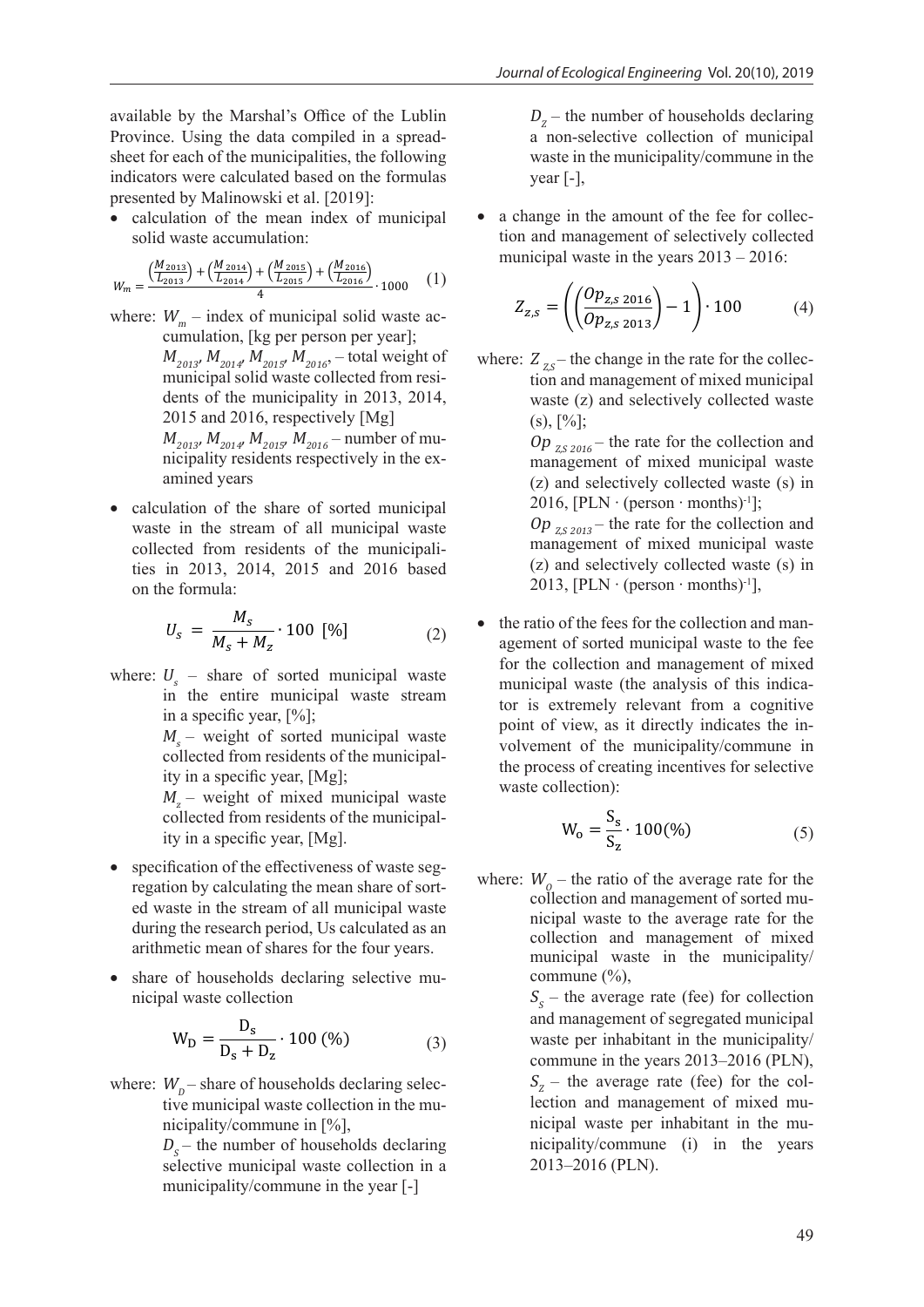For the mean values of analyzed fee rates and aforementioned indices (at the level of the whole area, as well as by municipalities, rural and urban-rural communes) standard deviation values were calculated and presented in the article. The statistical analysis (correlation coefficient) was performed using the Statistica 12.0 package.

### **RESULTS AND DISCUSSION**

## **Indicator of mass accumulation of municipal waste**

The average rate of mass accumulation of mixed municipal waste for the studied area was  $128.8 \pm 58.8$  kg.person-1 and was lower than half of the national average of 268 kg.person-1 in 2014 [KPGO (National Waste Management Plan) 2022]. The minimum, maximum and mean values of the mass index of mass accumulation of waste broken down into urban, urban-rural and rural communes as well as the mean for the entire region, are presented in Table 1. Among the urban communes, the highest value of the indicator was recorded in the Lublin Municipality (317.7 kg.person-1), which is the seat of the province authorities.

### **Share of households declaring selective waste collection and share of municipal waste collected selectively**

Since 2013, an increase in the weight of selectively collected waste has been observed in Poland. In the years 2012–2016 there was a nearly 3-fold increase in the mass of the waste. In 2016, the share of selectively collected waste in the total weight of municipal waste collected in Poland amounted to 25.2% (CSO 2017). In the analyzed area, the average share of waste

**Table 1**. Values of the index of mass accumulation of municipal waste

| No. | Commune                     | Minimum<br>value W <sub>1</sub> | Maximum<br>value W <sub>1</sub> | Mean value<br>W. |
|-----|-----------------------------|---------------------------------|---------------------------------|------------------|
|     | Unit                        | kg person-1                     | kg person-1                     | kg person-1      |
| 1.  | Urban                       | 186.6                           | 317.7                           | 246.6±45.1       |
| 2.  | Urban-rural                 | 78.8                            | 277.5                           | $174.7 \pm 53.6$ |
| 3.  | Rural                       | 53.2                            | 230.7                           | 107.1±36.7       |
|     | IN TOTAL -<br><b>REGION</b> | 53.2                            | 317.7                           | 128.7±58.8       |

collected selectively was  $29.7 \pm 10.8\%$  in the years 2013–2016, while the largest one was evident in the rural communes and amounted to 31.5  $\pm$  9.9% (Table 2). These values indicate a high level of ecological awareness of the inhabitants of this region and are definitely higher than the national average and the results of the research by Malinowski et al. (2019) for the Częstochowa region of waste management, which amounted to 22.6% for the whole region and 21.8% for rural areas, respectively.

It is relevant from a cognitive point of view that the high proportion of waste collected selectively in rural areas did not result from a large percentage of residents' declarations submitted there regarding the choice of this type of waste collection (Table 3). The correlation coefficient equaled only to 0.08. As stated by Malinowski et al. [2019], it is simply easier for the residents in rural areas to collect waste in a selective manner, which is confirmed by the data presented in Tables 2 and 3 (in 73 analyzed communes the percentage of households declaring selective waste collection exceeding 90%). This is related to, for instance, the availability of containers and their location near households. Furthermore, the rural dwellers take greater care while sorting waste. As for blocks of flats in urban areas, the responsibility for the segregation of waste is assumed by all dwellers of the entire block, no matter if individuals sort waste or not. The problem is still the share of impurities in selectively collected waste [Malinowski et al. 2018].

## **The analysis of the amount of fees for collection and management of municipal waste**

In most of the analyzed communes, the fee for the collection and management of municipal waste was calculated depending on the number

**Table 2**. Share of sorted municipal waste in the municipal waste stream (W2 index )

| No. | Commune                     | Minimum<br>value $W2$ | Maximum<br>value $W_{\alpha}$ | Mean<br>value $W2$ |
|-----|-----------------------------|-----------------------|-------------------------------|--------------------|
|     | Unit                        | $\frac{0}{0}$         | $\frac{0}{0}$                 | $\%$               |
|     | Urban                       | 11.8                  | 62.7                          | $24.1 \pm 16.5$    |
| 2.  | Urban-rural                 | 10.1                  | 38.2                          | $23.1 \pm 7.2$     |
| 3.  | Rural                       | 10.9                  | 63.6                          | $31.5 + 9.9$       |
|     | IN TOTAL -<br><b>REGION</b> | 10.1                  | 63.6                          | 29.7±10.8          |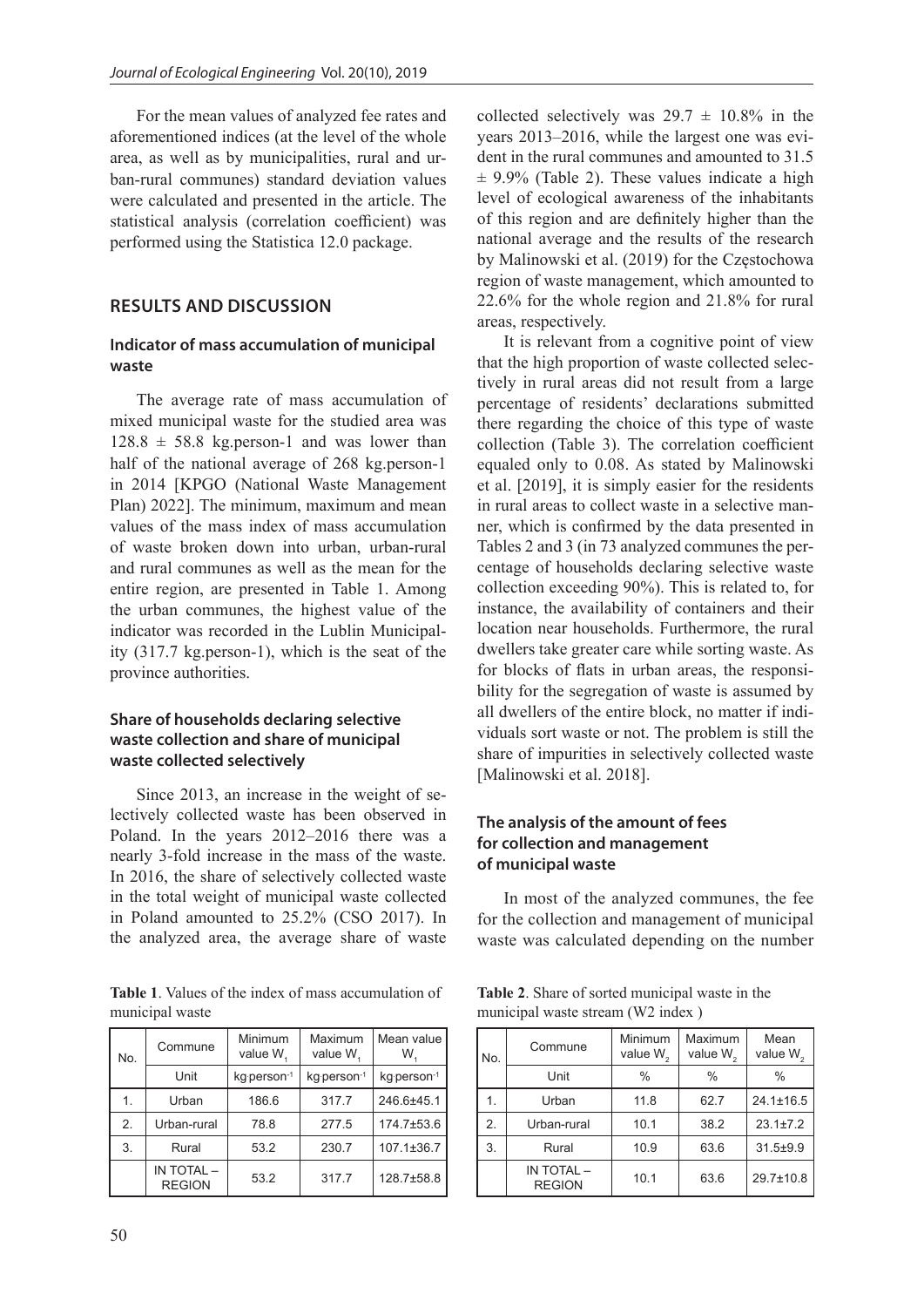of people living in a given estate. This quite common method has been used for a long time and its advantage is the low cost of its implementation [Grzymała et al. 2013]. The fees in municipalities/communes in which a different system had been adopted were converted into unit rates per inhabitant, so that the communes could be compared with each other. The fees to be paid monthly by the inhabitants of the analyzed region for waste collection and management ranged from PLN 3.4 to PLN 22 (Tables 4 and 5). The fees incurred by the residents who sorted waste were half as compared to the fees incurred by the residents who did not sort waste (the reduction in municipalities was 37% on average). The average fee for the analyzed municipalities/communes for collecting waste in a selective manner was  $7.1 \pm 2.8$  PLN x (person x month)-1(Table 4). If only mixed waste was collected in the household, the average fee increased to  $13.7 \pm 3.8$  (Table 5).

The fee rates calculated for the analyzed communes are almost identical to the rates for the Śląskie Province (Malinowski et al. 2019), which amounted to  $14.1 \pm 1.9$  PLN for mixed waste (person x month)-1 and for sorted waste  $7.3 \pm 1.1$  PLN x (person x month)-1, which indicates a certain consistence of communes in determining these

**Table 3**. Share of households declaring selective municipal waste collection

| No. | Commune                           | Minimum<br>value W <sub>2</sub> | Maximum<br>value W <sub>2</sub> | Mean<br>value W. |
|-----|-----------------------------------|---------------------------------|---------------------------------|------------------|
|     | Unit                              | $\frac{0}{0}$                   | $\frac{0}{0}$                   | $\frac{0}{0}$    |
| 1.  | Urban                             | 72.8                            | 95.6                            | 89.8±6.6         |
| 2.  | Urban-rural                       | 83.8                            | 98.6                            | $93.3 \pm 2.8$   |
| 3.  | Rural                             | 42.9                            | 99.9                            | $94.5 + 4.8$     |
|     | <b>IN TOTAL-</b><br><b>REGION</b> | 42.9                            | 99.9                            | $94.0 + 5.1$     |

**Table 4**. Average fees for collection and management of segregated municipal waste per inhabitant and per month (SS)

| No. | Commune                           | Minimum<br>value Ss                 | Maximum<br>value Ss                 | Mean<br>value Ss                    |
|-----|-----------------------------------|-------------------------------------|-------------------------------------|-------------------------------------|
|     | Unit                              | PLN x<br>(person x<br>$month)^{-1}$ | PLN x<br>(person x<br>$month)^{-1}$ | PLN x<br>(person x<br>$month)^{-1}$ |
|     | Urban                             | 5.5                                 | 16.3                                | $9.5 \pm 3.2$                       |
| 2.  | Urban-rural                       | 5.7                                 | 14.0                                | $7.9 + 2.2$                         |
| 3.  | Rural                             | 3.4                                 | 16.5                                | $6.7 \pm 2.7$                       |
|     | <b>IN TOTAL-</b><br><b>REGION</b> | 3.4                                 | 16.5                                | $7.1 \pm 2.8$                       |

rates. They also fall within the ranges given in the publication [Terek and Piotrowska, 2013].

The statistical analysis of the collected data showed that the amount of the fee for waste in households in which it was sorted in the analyzed area significantly affected the mass of the collected sorted waste  $(r = -0.44)$ . The smaller the amount of the fee, the greater the share of sorted waste and the greater its mass  $(r = -0.49)$ . The amount of the fee for mixed waste does not significantly correlate with any of the indicators analyzed. In the Silesian region analyzed in the same aspect [Malinowski et al. 2019], the correlation between the aforementioned indicators was not statistically significant. A considerably higher share of sorted waste may be noteworthy in the Lublin region than in the Silesian region (the average higher by 7 percentage points).

Table 6 summarizes the values of indicators informing about the ratio (quotient) of the rate for collection and management of sorted municipal waste to the amount of the rate for collection and management of mixed municipal waste. In addition, the table presents the changes in the fees in the analyzed period. In the analyzed period, the prices remained at a similar level. Malinowski et al. [2019] report that in the Silesian region in the same period, the fees increased by 34% compared to the base amount from 2013.

Theoretically, the lower the value of the rate relation, the greater the financial incentive for selective waste collection should be. This correlation is confirmed by the analysis of the correlation coefficient ( $r = -0.46$ ). This relationship is statistically significant. This correlation is mainly visible for urban areas  $(r = -0.77)$ , where the lower the ration of the fees (for sorted and mixed waste), the greater the proportion of waste collected selectively.

**Table 5**. Average fees for collection and management of mixed municipal waste per inhabitant and per month (Sz)

|     | Commune                           | Minimum<br>value Sz         | Maximum<br>value Sz         | Mean<br>value Sz            |
|-----|-----------------------------------|-----------------------------|-----------------------------|-----------------------------|
| No. |                                   | PLN x                       | PLN x                       | PLN x                       |
|     | Unit                              | (person x<br>month $)^{-1}$ | (person x<br>month $)^{-1}$ | (person x<br>month $)^{-1}$ |
| 1.  | Urban                             | 11.5                        | 21.3                        | $15.0 \pm 3.4$              |
| 2.  | Urban-rural                       | 9.5                         | 21.0                        | $13.7 + 2.7$                |
| 3.  | Rural                             | 6.8                         | 22.0                        | $13.5 \pm 6.7$              |
|     | <b>IN TOTAL-</b><br><b>REGION</b> | 6.8                         | 22.0                        | $13.7 \pm 3.8$              |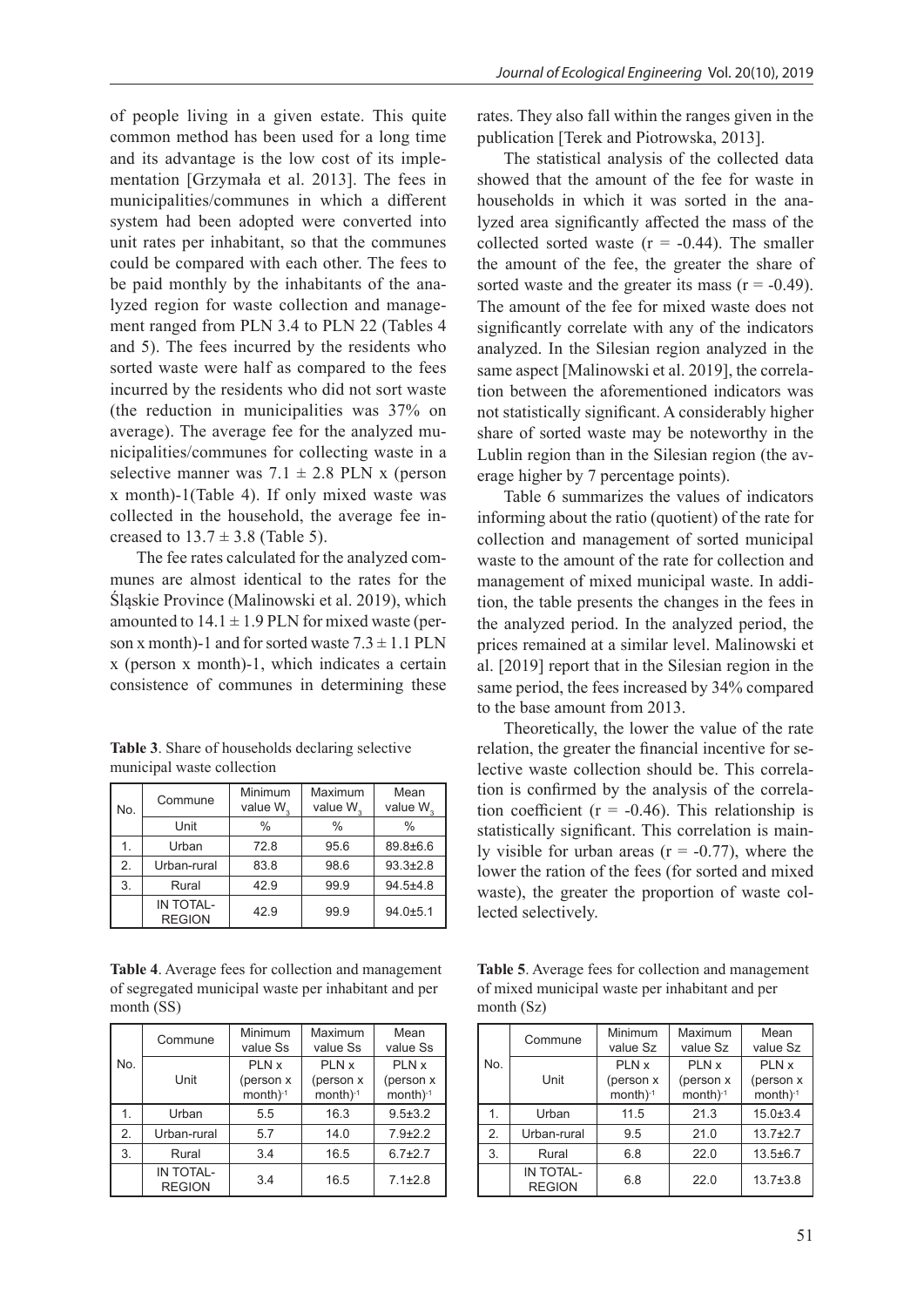**Table 6**. The relation between the rate for collection and management of sorted municipal waste and the rate for collection and management of mixed municipal waste and changes in these rates in 2013–2016

| No. | Commune                    | Ratio of<br>the fee<br>for sorted<br>waste to<br>the fee<br>for mixed<br>waste | Change in<br>the amount<br>of the fee<br>for collecting<br>mixed waste<br>in the years<br>$2013 - 2016$ | Change in<br>the fee for<br>collecting<br>sorted<br>waste in<br>the years<br>$2013 -$<br>2016 |
|-----|----------------------------|--------------------------------------------------------------------------------|---------------------------------------------------------------------------------------------------------|-----------------------------------------------------------------------------------------------|
|     | Unit                       | $\%$                                                                           | $\frac{0}{0}$                                                                                           | $\%$                                                                                          |
| 1.  | Urban                      | 63.0                                                                           | $+21.2$                                                                                                 | $+13.6$                                                                                       |
| 2.  | Urban-rural                | 57.7                                                                           | $+4.9$                                                                                                  | $+6.4$                                                                                        |
| 3.  | Urban                      | 51.5                                                                           | $+6.5$                                                                                                  | $+5.8$                                                                                        |
|     | IN TOTAL-<br><b>REGION</b> | 53.4                                                                           | $+7.5$                                                                                                  | $+6.6$                                                                                        |

## **CONCLUSION**

In the years 2013–2016, the average amount of the fee for collection and management of sorted waste from the inhabitants of the analyzed region was PLN 7.1  $\pm$  2.8 (person x month)-1. On the other hand, in the same period, the average fee for collection and management of mixed waste from residents was PLN  $13.7 \pm 3.8$  (person x month)-1. The rates for collection increased significantly at that time (the increase concerned both the residents who sorted waste and those who did not). The average share of the sorted municipal waste stream in the total stream of collected waste in the period and region in question was 29.7%, which proves the high ecological awareness of the inhabitants of the analyzed region. As a result of the aforementioned analyses, it was found that the fee charged to residents who sort waste stimulates their quantity. The smaller the fee and the smaller the value of the ratio of the rates for sorted and mixed waste, the greater the share of sorted waste.

#### **Ackonwledgment**

The publication was created as part of the statutory research No. 087/ WGAP-KGR/01/2019/S/9087

#### **REFERENCES**

1. Act of July 1, 2011 amending the Act on maintaining cleanliness and order in communes and some other Acts (Journal of Laws 2011, item 897).

- 2. Act of September 13, 1996 on maintaining cleanliness and order in communes (published text: Journal of Laws of 1996, item 662); codified text, Journal of Laws of 2016, item 250.
- 3. Boas Berg A., Radziemska, M., Adamcová D., Zloch, J., Vaverková, M.D. 2018. Assessment Strategies for Municipal Selective Waste Collection – Regional Waste Management. Journal of Ecological Engineering, 19(1), 33–41.
- 4. Boas Berg A., Zloch, J., Radziemska, M., Adamcová D., Vaverková, M.D. 2017. Waste management law by example of a small European commune. Infrastructure and Ecology of Rural Areas, 4(1), 1329–1341.
- 5. Chang Y.M. et al. 2008. Change in MSW characteristics under recent management strategies in Taiwan. Waste Management, 28, 2443–2455, DOI: 10.1016/j.wasman.2007.10.014
- 6. Dahlén L., Lagerkvist A. 2010. Pay as you throw: strengths and weaknesses of weight based billing in household waste collection systems in Sweden. Waste Management, 30(1), 23–31, DOI: 10.1016/j. wasman.2009.09.022
- 7. Dijkgraaf E., Gradus R.H.J.M. 2009. Environmental activism and dynamics of unit based pricing systems. Resource and Energy Economics, 31, 13–23, DOI:10.1016/j.reseneeco.2008.10.003
- 8. Gellynck X., Verhelst P. 2007. Assessing instruments for mixed household solid waste collection services in the Flemish region of Belgium. Resources, Conservation and Recycling, 49(4), 372–387, DOI: 10.1016/j.resconrec.2006.05.003.
- 9. Goleń M. 2014. Problemy kształtowania przez gminy opłat za zagospodarowanie odpadami komunalnymi w świetle nowelizacji ustawy o utrzymaniu czystości i porządku w gminach. Studia i prace. Kolegium Zarządzania i Finansów. Zeszyt naukowy No. 138, 125–141. Publishing House of Warsaw School of Economic in Warsaw, Warsaw 2014.
- 10. Grzymała Z., Maśloch G., Goleń M., Górnicki E. 2013. Racjonalizacja gospodarki odpadami komunalnymi w Polsce w świetle zmian Ustawy o utrzymaniu czystości i porządku w gminach, Publishing House of Warsaw School of Economic in Warsaw, Warsaw 2013.
- 11. Kiepas-Kokot A., Łysko A., Nowak M.J., 2015. Zróżnicowanie obciążeń gospodarstw domowych z tytułu opłat za gospodarowanie odpadami w gminach województwazachodniopomorskiego. Ekonomia i Środowisko, 54(3), 154–168.
- 12. Kołaczek E. 2012. Nowy system gospodarki odpadami komunalnymi. Ministry of the Environment. Waste Management Department. Warsaw 2012.
- 13. Lichovníková, V., Šťastná, M., Kotovicová, J., Vaverková, M.D., Adamcová, D. 2015. The influence of the solid waste landfill existence on the